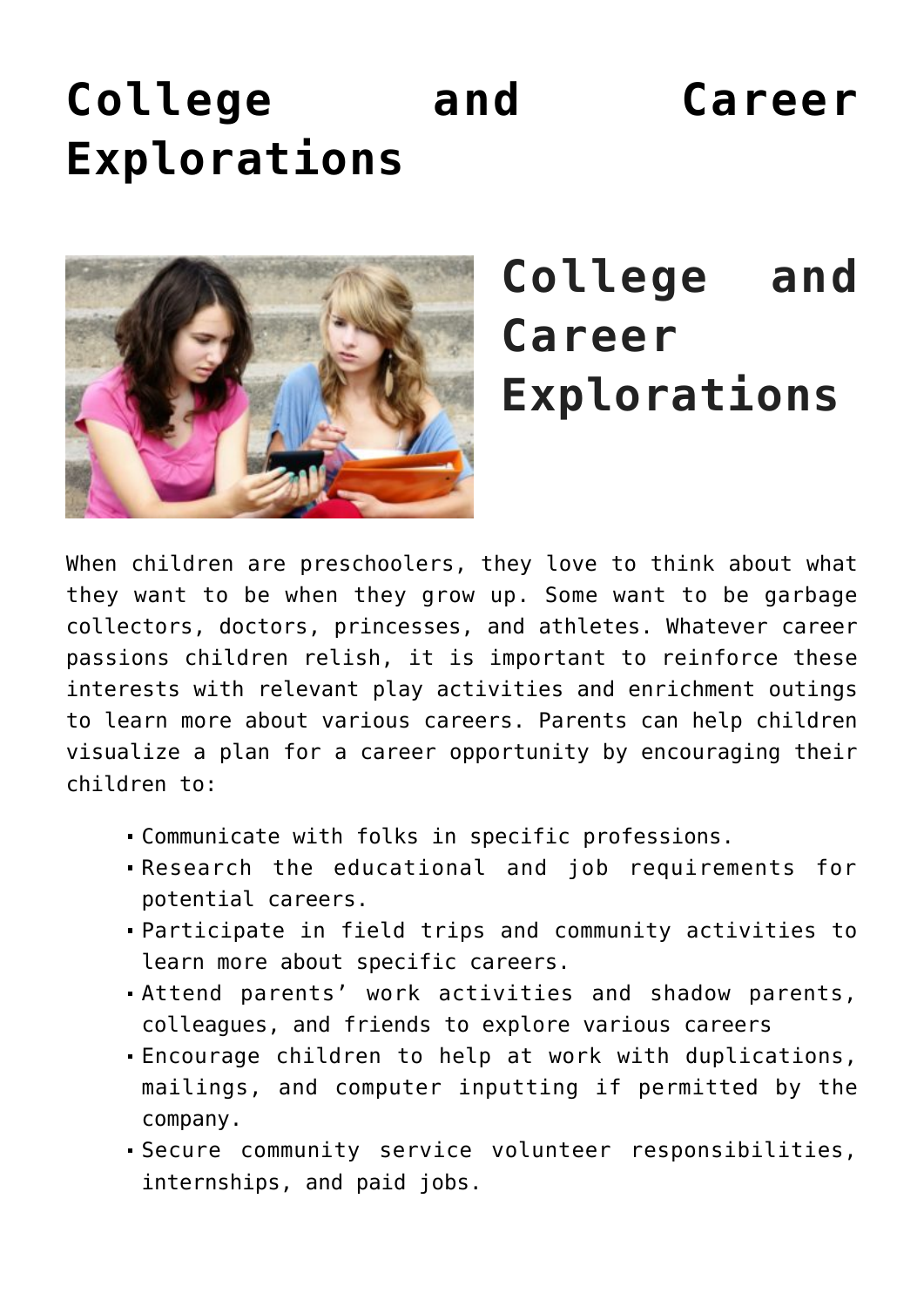As children enter middle school and explore various careers, they must learn how to research various college and career academic requirements to ensure that they are taking the proper courses for a specific career. They can attend career exploration days, meet with college counselors, and attend college tours to learn more about academic preparations. The more children understand the requirements for specific careers, the greater their successes will be to prepare and plan for appropriate course selections.

## **Early College Options**

Early college, or the ability to take college courses in high school, can save thousands of dollars in educational preparations and tuition costs later. Middle school and high school students can learn more about early college by contacting their local school district to determine which high school campuses offer community college courses at the high school site. Parents and students can also contact their local community college to learn which courses high school students can register for during and after the school day. Additionally, many state and private colleges offer summer and vacation break intra-sessions on different careers including computer coding, science and math academics, performing arts, and writing workshops.

## **Community Service Leadership Opportunities**

As part of their high school graduation requirements, most high school students are required to participate in community service activities. Some students use this time to explore careers and provide community services at elementary schools, for youth sports teams, and at various social service agencies. During summer breaks, students may participate in an international business program or cultural exchange program in